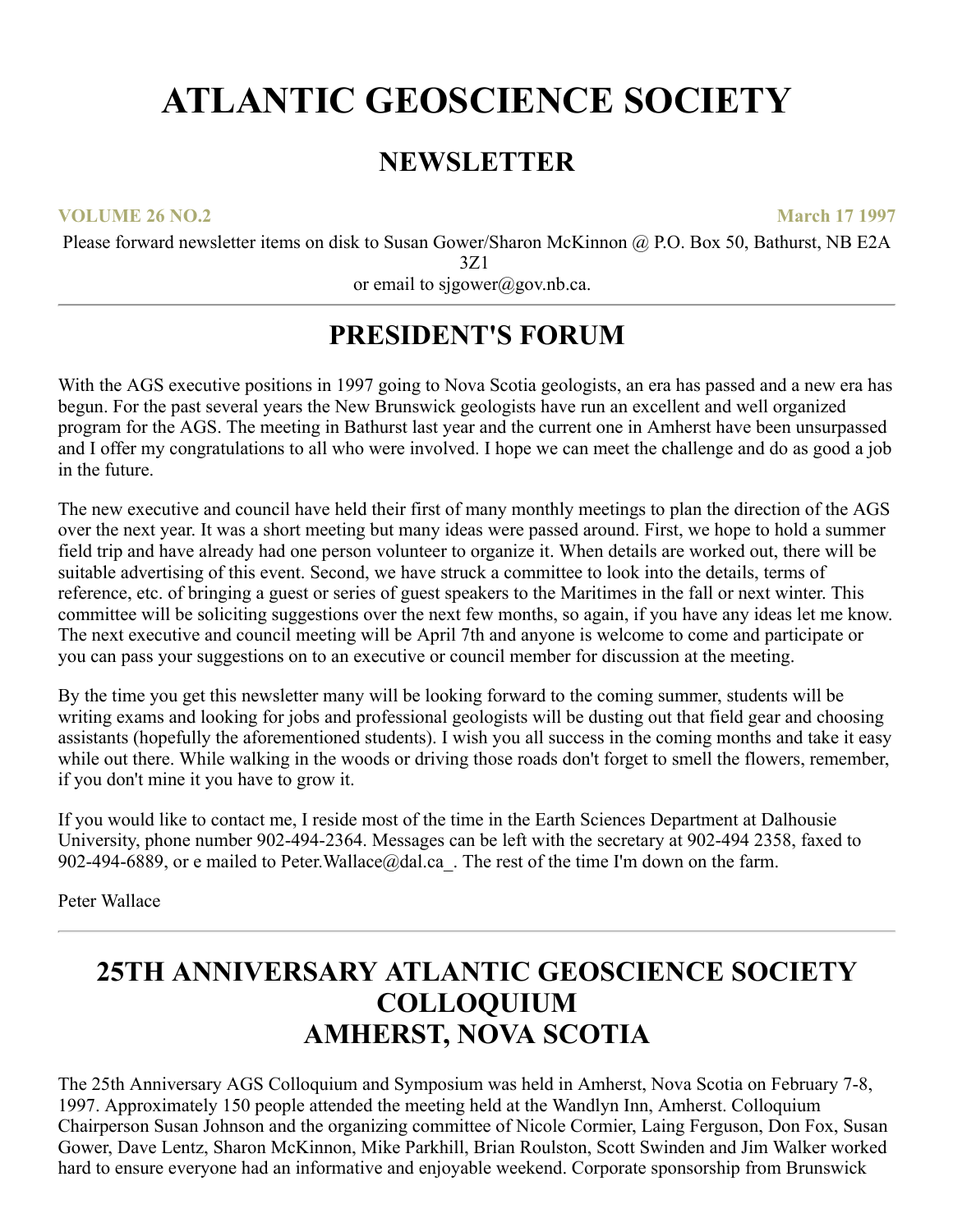Mining and Smelting Corporation Limited, Noranda Mining and Exploration Incorporated, Potash Corporation of Saskatchewan, and Teck Exploration Limited kept the coffee flowing for the weekend.

This year is also the Geological Association of Canada's 50th anniversary and Alan Morgan kicked off the AGS Colloquium with a few welcoming remarks. The Colloquium included a Lithogeochemistry Workshop put on by Dave Lentz and Scott Swinden. Brian Roulston organized a tour of the Potash Corporation of Saskatchewan's mine in Sussex, New Brunswick. The program was highlighted by Special Sessions on Current Environmental Research in the Earth Sciences organized by Don Fox and Recent Mineral Exploration and Development in Atlantic Canada which included Bruce Ryan's GAC Robinson lecture on the Voisey's Bay discovery. A total of sixtyone abstracts were submitted, thirty-five for oral presentation and twentysix for poster presentation. Noranda Mining and Exploration, in particular Dave Gower are to be commended for establishing the Noranda Student Award in Economic Geology presented this year and in future years at the AGS Colloquium. Robin Adair, Les Fyffe, Rob Raeside, Alan Ruffman and Peter Wallace were kept busy judging a total of 23 fine student presentations. Tom Al, Bruce Broster, Don Fox, Susan Johnson, Ron Pickerill, David Piper and Cathy Ryan agreed to chair the sessions. Special thanks to the Gesner Society at Mount Allison for working the projectors and helping to set things up.

A special note of appreciation is extended to Graham Williams, for his amusing talk on the history of the AGS, entitled "Where have 25 years gone" at the Annual Banquet, where a good time was had by all. Abstracts from the Colloquium will be published in an upcoming issue of Atlantic Geology.

The AGS Executive and Council for 1997 was elected at the Annual General Meeting held during Saturday's luncheon. On behalf of the Society, I would like to thank outgoing members of council Susan Johnson, Malcolm McLeod, Alan Anderson, Alice Walker, and Jim Walker for a job well done. The President this year is Peter Wallace from Dalhousie University and the new Vice-President is Rob Raeside of Acadia University.

Mike Parkhill

### **EXECUTIVE AND COUNCILLORS ATLANTIC GEOSCIENCE SOCIETY 1996-1997**

### **AGS MEMBERSHIP**

If you know of colleagues who did not attend the Annual Meeting in Amherst, it is time to renew their AGS membership. At \$10.00 (professional) and \$5.00 (student) it is still a great deal\_. A membership form is included with the Newsletter. Please make cheques payable to the Atlantic Geoscience Society and mail to: Ken Howells, 27 John Cross Drive Dartmouth, N.S. B2W 1X1

### **AGS STUDENT AWARDS**

The Rupert H. MacNeil Award for the best student paper at the Colloquium was presented to Jennifer van der Gaag of Dalhousie University for her talk Characterization of outburst channel sandstones in the Phalen Colliery, Cape Breton, Nova Scotia\_. The high number of student presentations at this years Colloquium was a key to the success of the weekend. All are to be commended on the quality of their presentations.

Two other student awards were presented for the first time at this years Colloquium. The Graham Williams award for the best student poster was given Sandra Marshall of Acadia University for her poster An investigation of drumlins in southwestern Nova Scotia: distribution, orientation and mode of formation\_. The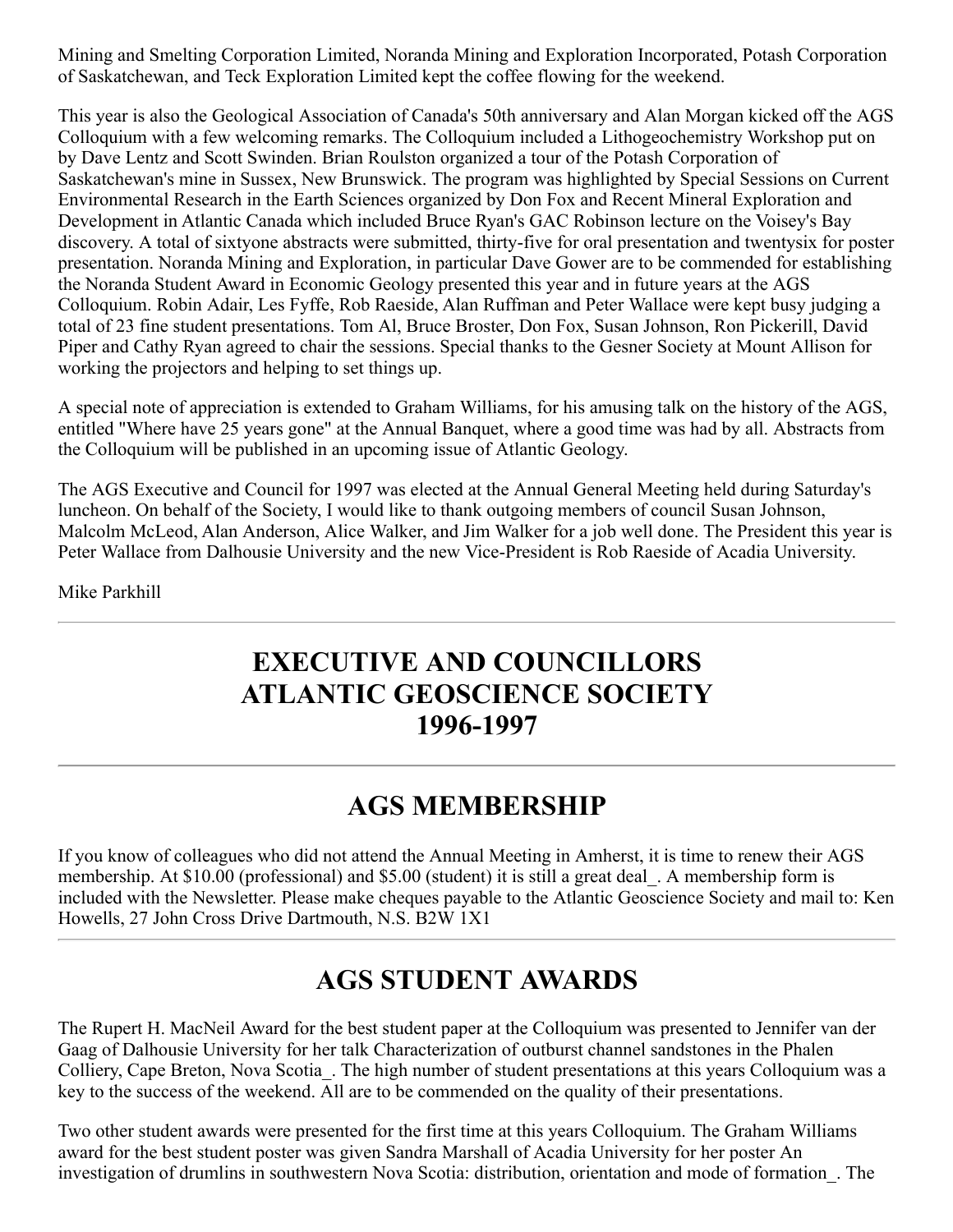executive named this award to honor Graham's tireless efforts on behalf of the Atlantic Geoscience Society, since its inception in 1972.

The second new award was established by Noranda Mining and Exploration Incorporated (Bathurst Office), for the student presenting the best paper or poster in economic geology (or a related field i.e. geophysics, geochemistry, etc.) at the AGS Annual Colloquium. The student can be registered in a B.Sc. M.Sc. or Ph.D. program. The award will consist of a field pack containing a silva compass, hammer, magnet etc. and a contract summer position with Noranda, in Atlantic Canada. The award is designed to provide an opportunity to a deserving student who demonstrates an interest in pursuing a career in a mineral exploration related field. In future, students should make it known to the Colloquium Chairman if they want their name removed from consideration so that the award can be given to a student who can accept the position. The first Noranda Student Award was presented to Kelly Janssens for her talk Geochemical changes in the soil profile due to deforestation\_. The intention is to present this award annually to a qualified candidate, at the Atlantic Geoscience Society's Annual Colloquium.

Mike Parkhill

## **DR. JOHN MALPAS RECEIVES GESNER MEDAL**

The Atlantic Geoscience Society awards the Distinguished Scientist Award - Gesner Medal to a person who through their own efforts (maps, publications, memoirs, etc.) has developed and promoted the advancement of an aspect of geoscience in the Atlantic Region. The contribution of the person should be of large enough scope to have made an impact beyond the immediate Atlantic Region. This year's award has been presented to Dr. John G. Malpas formerly of Memorial University and now working in Hong Kong.

Dr. Malpas is one of the foremost earth scientists in Canada today and is a recognized world leader in igneous petrology, particularly that of ancient and modern ocean crust. He is an internationally recognized scientist who has made many contributions to geoscience in the Atlantic region. He meets or exceeds all the criteria for this award.

John has devoted more than 20 years to the study of ophiolites in Atlantic Canada and elsewhere and has completely changed our views on these important features. His early work on the Bay of Islands ophiolite stands as a classic in its field. He demonstrated that this body is clearly an uplifted piece of oceanic lithosphere, not an ultramafic intrusion as earlier thought. As a result of this work, ophiolites were seen to be produced by plate tectonic processes and to mark ancient sutures in the earth's crust. John also elucidated the processes by which ophiolites are emplaced on continental margins and demonstrated that they must have been formed near their point of emplacement, a view now widely held. He demonstrated that the crust-mantle boundary, the Moho discontinuity, is a very complex feature and clearly showed the difference between the seismic Moho and the petrologic Moho.

John has applied his experience from Newfoundland to ophiolite occurrences around the world. His expertise allowed him to be among the first to participate in marine studies and to make comparisons between ophiolites and in situ ocean crust. His models for oceanic crustal construction, including coeval magmatism and crustal deformation, are now accepted by the marine geoscience community worldwide. However, John's interest in Atlantic geology is not confined to ophiolites. He has also published extensively on volcanic rocks of the Avalon Zone, on acid/basic plutonism in northeastern Newfoundland, particularly Fogo Island, and on alkaline intrusions with kimberlite affinities in Labrador. His publication list contains more than 50 papers and abstracts related to the regional geology of Atlantic Canada.

The importance of John's contributions has been widely recognized by the scientific communitiy. In 1989, he received the Past President's Medal from the Geological Association of Canada, and in 1991, he was appointed President of the GAC. In the latter position, he was responsible for promoting the Geosicences in Canada and anticipating the future needs of the community. In 1992,he was elected a member of the Canadian Institute for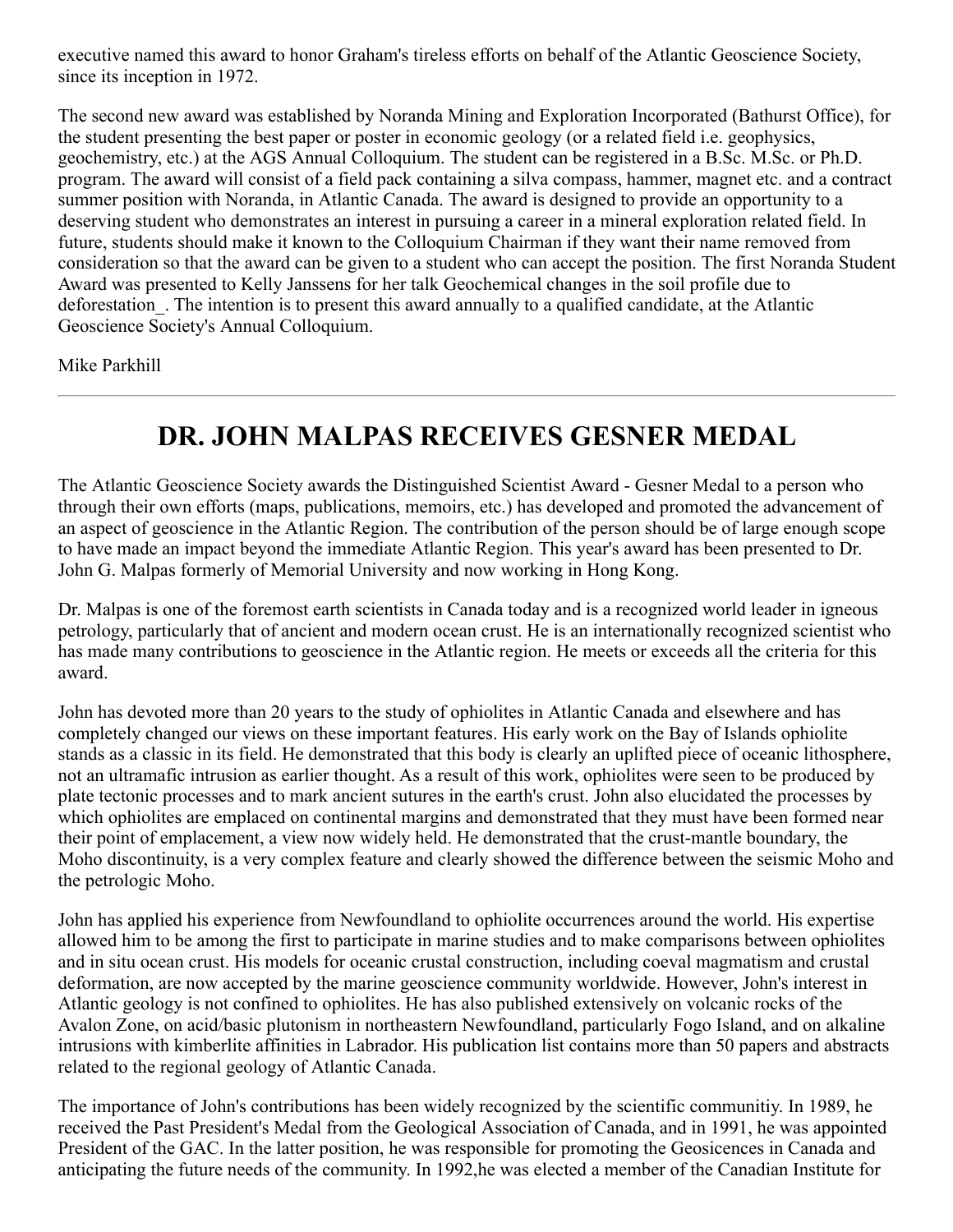Advanced Research. He has held many important committee positions in the scientific community and has supervised Canadian participation in the International Ocean Drilling Program for the last 6 years.

John has also been instrumental in training many Atlantic geoscientists, having supervised more than 30 graduate students at Memorial University. In recent years, he has also served as the Dean of Graduate Studies at Memorial and has tirelessly promoted the Atlantic region in Canada and abroad.

In summary, John Malpas is a world-renowned geoscientist who made his reputation through studies in Atlantic Canada. He is an enthusiastic and dedicated teacher and a leader in the national and international scientific community. As a commanding figure in science, he is a truly deserving recipient of the Gesner Medal.

#### Paul T. Robinson

### **NORMAN LYTTLE RECEIVES AGS DISTINGUISHED SERVICE AWARD**

This year, the Distinguished Service Award of the Atlantic Geoscience Society was awarded to Norman Lyttle. This award is given in recognition of exceptional and altruistic contributions to the Society over a long period of time. Norman's association with the Society goes back to the early seventies, when he was at Dalhousie University. He was elected to Council in 1976 as newsletter editor and was instrumental in changing both the size and format of this venerable publication.

Great things were happening in the geological community of Atlantic Canada in the late 70s including organizing the GAC/MAC Annual Meeting for 1980 in Halifax. As a last minute substitute, Norman was brought in to take charge of publicity for Halifax'80 and he did a superb job.

Moving onwards and upwards, Norman Lyttle took on the most thankless task under the "old system" by becoming secretary/treasurer of the Society in 1980. As superman, Norman had to collect the exorbitant annual dues of \$2, as well as keep the minutes for all Council meetings. He became program chariman in 1983 and in 1984, he became Vice President. Depending on one's age, the mid eighties were almost as exciting as the late seventies. The AGS Video Project kicked off in 1984 and Norman foolishly volunteered to be on the Committee.

Naturally he was soon saddled with the job of treasurer, as well as being on the technical committee for the first video. "The Mineral Wealth of Atlantic Canada."

Norman Lyttle also volunteered to serve on the "Basins of Eastern Canada" committee and surprise-surprise, he became treasurer plus accepting responsibility for housing. The symposium held in Halifax in 1986, was a resounding success. Meanwhile in 1985, Norman became President of the Society, and he officiated at the Colloquium, held at Acadia that year.

After reaching the pinnacle of power, Norman remained active in the Society, continuing as treasurer of the Video Committee. In his twelve years in this role, he has handled a total of \$500,000 all of which has been accounted for. The Committee has succeeded in producing four videos and two video guides, with another two video guides waiting in the wings. This record is no small part due to Norman's financial wizardry and his leadership role in drawing up legal contracts for each video.

For his outstanding service, Norman Lyttle is a most worthy recipient of the AGS Distinguished Service Award.

Graham Williams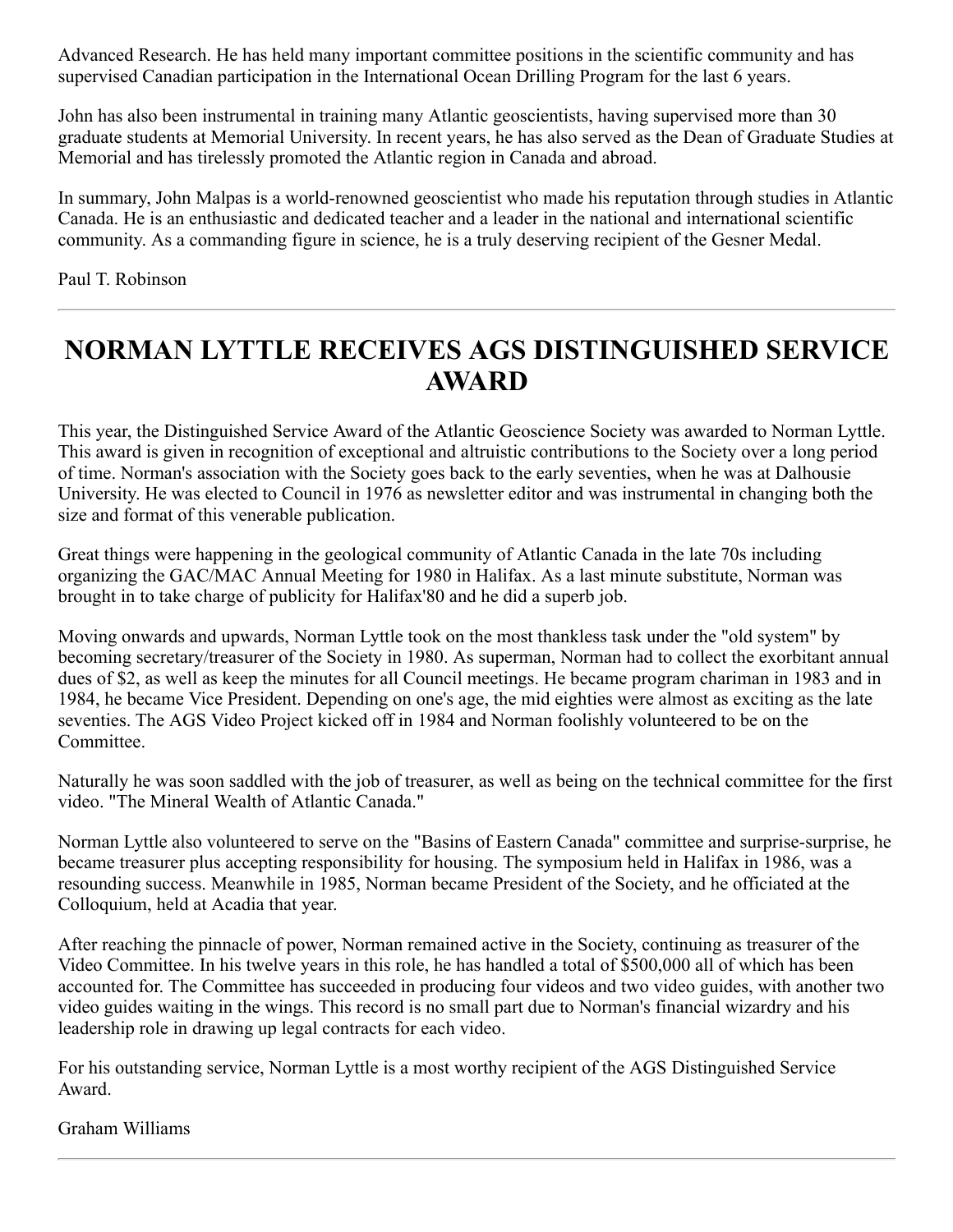### **MINUTES OF THE 172nd AGS EXECUTIVE MEETING WANDLYN INN, AMHERST, NS FEBRUARY 7, 1997**

**Present:** M. Parkhill, S. Johnson, M. McLeod, P. Wallace, R. Wilson, A. Ruffman, A. Anderson, G. Pe-Piper, L. Ferguson, K. Howells, D. Fox, B. Broster and I. Spooner. Invited guests: H. Donohoe, D. Gower and G. Williams.

Minutes of the 171st Executive Meeting were read by M. McLeod. S. Johnson moved that the minutes be approved as read. Seconded by R. Wilson. Motion carried.

**Noranda Mining and Exploration Inc. Award:** Shortly before the Colloquium, D. Gower of Noranda Mining and Exploration Inc., in collaboration with S. McCutcheon of the New Brunswick Department of Natural Resources and Energy, proposed to establish an award for the best student paper or poster presentation in economic geology or a related field. The intention is to present the award annually at the AGS Colloquium. D. Gower was called upon to give the executive some background on the award and the rationale behind its establishment.

After some debate, it was agreed that this would be a resounding success although the precise qualifications for the award should be more clearly stipulated in subsequent years. It was moved by M. McLeod that the selection committee, including R. Adair, L. Fyffe, P. Wallace, R. Raeside, A. Ruffman and D. Gower, proceed as outlined in Noranda's award announcement allowing for some leniency in the criteria for selection this year. Seconded by B. Broster. Motion carried.

**25th Annual Meeting And Colloquium:** It was reported that the current meeting was proceeding as planned and that it was running smoothly so far. Unexpectedly, Alan Morgan, Chairman of the GAC's 50th Anniversary Committee, had to rent a car to attend and speak at the Colloquium. It was moved by A. Ruffman that the AGS reimburse him for expenses incurred. Seconded by G. Pe-Piper. Motion carried.

**Web Page:** D. Fox, Publicity Coordinator for 1997/98, has volunteered to initiate setting up a Web Page for the AGS free of charge. He envisages having a variety of information on the page such as the new geoscientists in the region, product advertising, information about Atlantic Geology, Colloquium information etc. After it is set up, it would be circulated to the Executive for comment then go on line (this spring). Maintenance of the page would be the responsibility of the Publicity Coordinator in subsequent years.

**26th Annual General Meeting:** Rob Raeside advised the Executive that Acadia University would be willing to host the next Annual General Meeting and Colloquium.

**Funding Requests:** G. Williams submitted a funding request on behalf of the AGS Education Committee to provide partial funding for teachers to participate in a field trip, 17-18 May, at Ottawa'97. It was moved by A. Ruffman that the AGS donate \$400.00 towards deferring costs of the trip for four teachers. Seconded by I. Spooner. Motion carried.

G. Williams was also called upon to give the executive some background on the Video Committee's monetary assets and on their current project - The History of Halifax Harbour. The Committee is requesting a grant from the AGS of \$4000.00 to help with the new project. A decision on this request was deferred to the next meeting pending careful consideration by the AGS Products Committee (see below).

**Awards Committee:** M. Parkhill advised the executive that, while the selection criteria for recipients of certain AGS awards are clear, the rules regarding procedures of the Awards Committee are not. G. Pe-Piper moved that a committee be struck, which would be responsible for revising the bylaws to address this issue. Seconded by A. Ruffman. Motion carried. The committee will include M. Parkhill, R. Wilson, P. Wallace, G. Pe-Piper and L.Ferguson.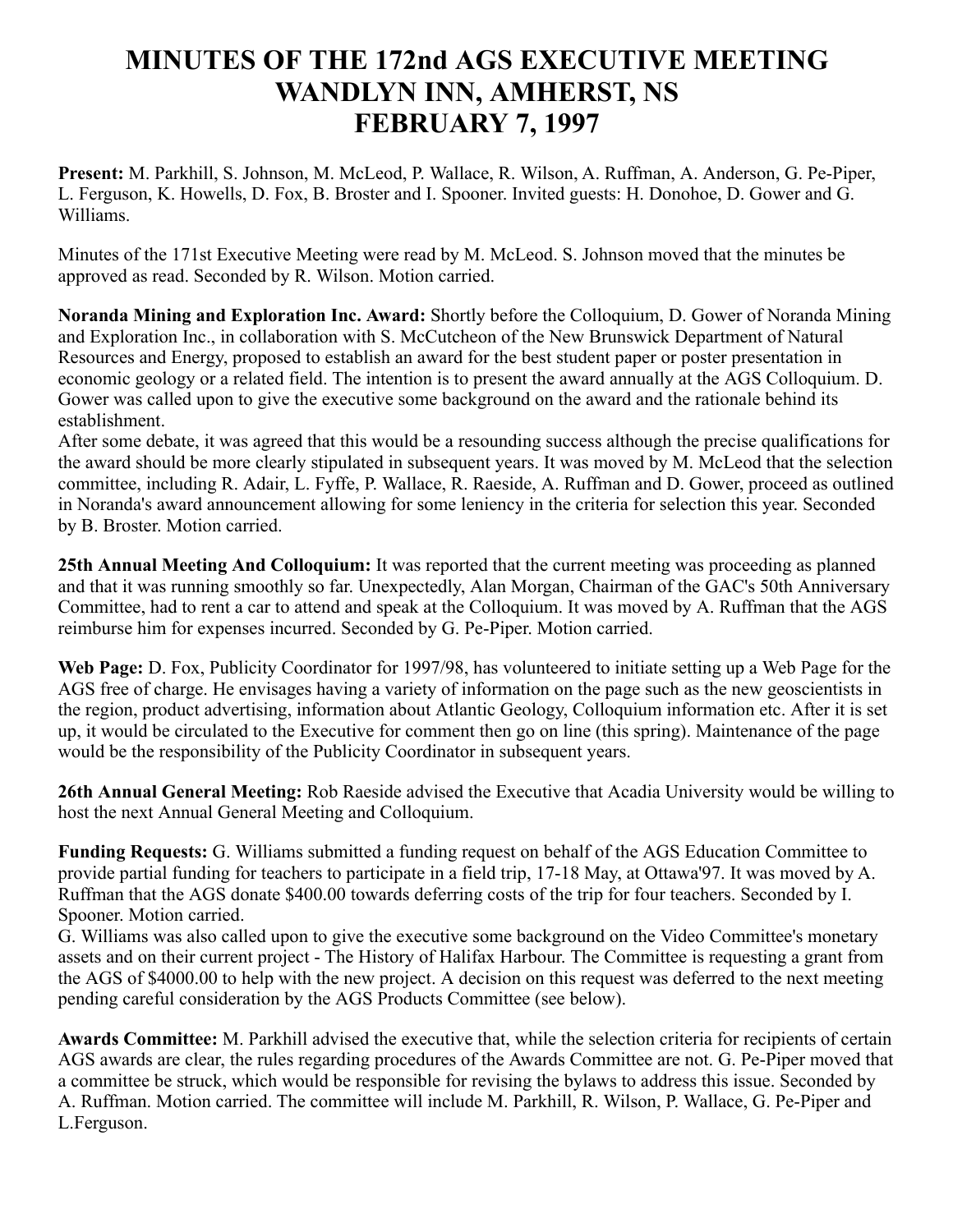**Products Committee:** A progress report of the Products Committee was presented by K. Howells. The importance of this committee was stressed, especially their involvement in providing advice to the executive for requests for loans and grants, and their scrutiny of proposals for new products. It was suggested that written comments regarding the findings of the Products Committee be forwarded in writing to P. Wallace, President of the Society for 1997/98. A. Ruffman moved that a standing committee be struck and that the members have staggered terms of office, for continuity. Further, the procedures of the Committee should be formulated for presentation at next year's Annual General Meeting. Seconded by G. Pe-Piper. Motion carried.

**Other Business:** It was requested by A. Ruffman that the minutes reflect the Society's appreciation of the executive members from New Brunswick who, over the past four years, have done an excellent job at the helm of the AGS. It was moved by G. Pe-Piper that the meeting be adjourned. Seconded by L. Ferguson. Motion carried.

Malcolm McLeod

### **MINUTES OF THE 1997 ANNUAL GENERAL MEETING**

The 1997 Annual General Meeting of the AGS was held at the Wandlyn Inn, Amherst, on February 8, 1997. M. Parkhill, President of the Atlantic Geoscience Society, called the meeting to order. Minutes of the 1996 Annual General Meeting were read by M. McLeod.

Matters Arising From The Minutes: A question was asked by G. Williams regarding the status of the adoption of the official mineral and gemstone emblem for Nova Scotia. H. Donohoe responded stating that the proposal is before the Legislature and is not official as yet. The Nova Scotia Mineral and Gem Society thanks the AGS for their support.

**Annual Report Of The Executive:** Copies of the President's Report were circulated and read by M. Parkhill. In the report, the impressive accomplishments of the various AGS committees and of Atlantic Geology were summarized. Details of the Education and Video committees, and of the Products Committee were further elaborated upon by G. Williams and K. Howells respectively. It was moved by H. Donohoe that these reports be accepted. Seconded by D. Piper. Motion carried.

**Presentation Of The Financial Report:** Copies of the Financial Report were circulated and summarized by K. Howells. Assets, revenue, expenses etc. of the Society, including details of the Education and Video committees, and of Atlantic Geology, were included. After questions regarding assets of the Society were satisfactorily answered, D. Piper moved that the report be accepted. Seconded by B. Roulston. Motion carried. Election Of Incoming Executive And Councillors: A list of candidates for office for 1997/98 was circulated for consideration. J. Calder moved that the list be accepted. Seconded by H. Donohoe. Motion carried.

**Appointment Of Financial Reviewers:** H. Donohoe and D. Piper have volunteered to be financial reviewers for this year. It was moved by G. Williams that they be accepted. Seconded by J. Calder. Motion carried.

**Other Business:** M. Parkhill reiterated his comments from the executive meeting regarding the necessity of revamping the bylaws to more clearly stipulate procedures of the awards committee in choosing recipients. A committee has been struck to deal with this issue and they will be reporting on their findings to the Executive. P. Mukhopadhyay announced that there will be a joint meeting of the Society of Organic Petrology and the Canadian Society of Organic and Coal Petrology to be held on August 31, 1998, in the World Trade and Convention Centre, Halifax. There will be a prize presented for the best student paper on environmental work or on topics related to coal and petroleum petrology at the convention. A field trip to Joggins and workshops are also planned. Students are asked to keep the convention in mind and, if interested, should forward submissions to him or John Calder. There will be further announcements made in the AGS Newsletter. P. Wallace, on behalf of the society, extended sincere thanks to the New Brunswick group for bringing the AGS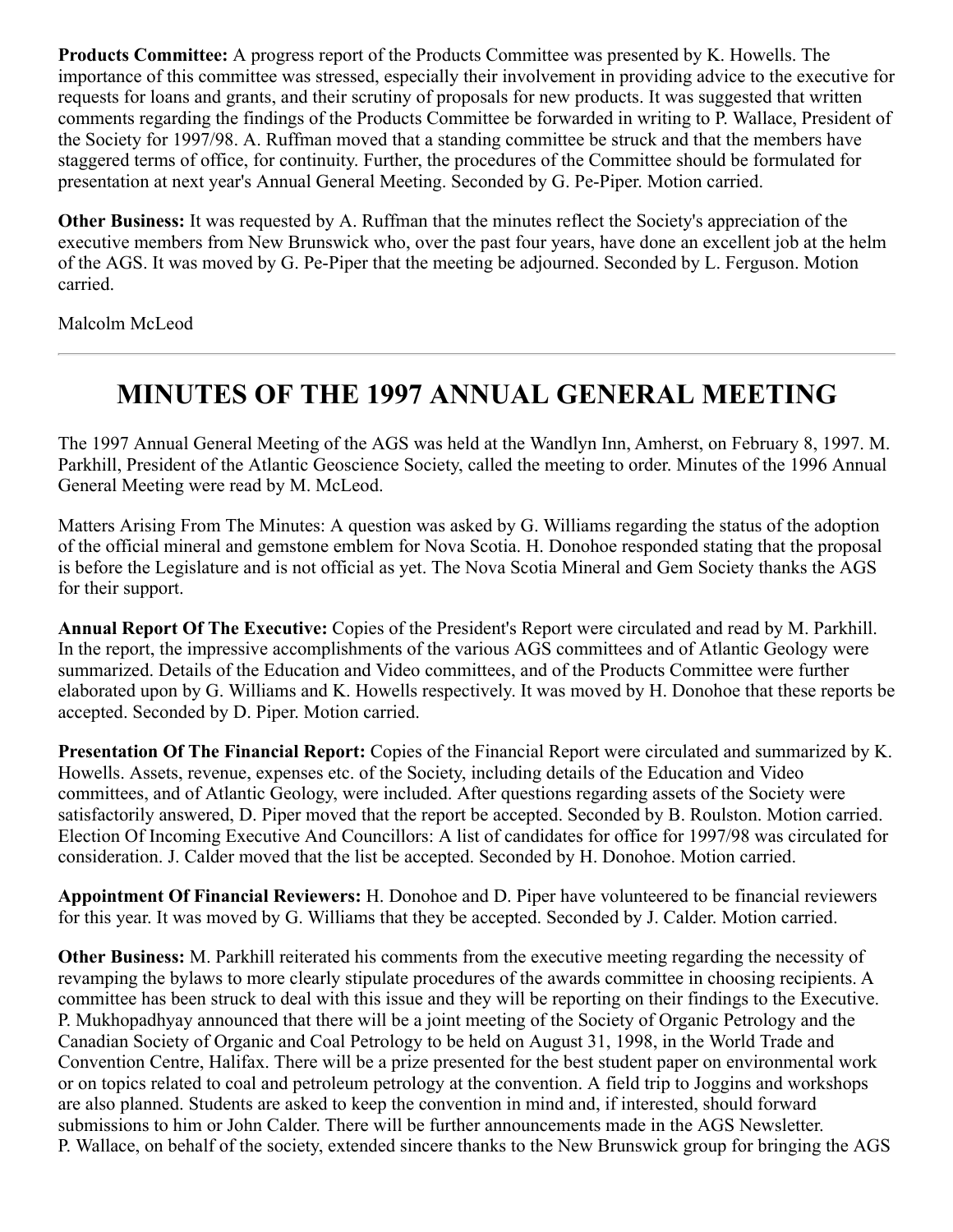to where it is today through their hard work and innovative efforts. K. Howells moved that the meeting be adjourned. Seconded by G. Pe Piper. Motion Carried.

### **REGISTRATION (LICENSURE) OF GEOSCIENTISTS IN CANADA: A NATIONAL PERSPECTIVE AND UPDATE**

#### **Current Status of Registration (Licensure) of Geoscientists in Canada:**

Professional registration of geoscientists (albeit as Professional Engineers in the Mining Division) began in Canada in Alberta with the formation of the Association of Professional Engineers of Alberta (APEA) in the 1920s. Geologists, were explicitly identified in the Engineering Act in 1955, and separate designations (P.Geol. and P.Geoph.) were introduced in 1960.

Today, approximately 5,000 geoscientists are registered (licensed) under combined engineering and geoscience right-to practice legislation in Alberta, British Columbia, Newfoundland and the Northwest Territories as Professional Geoscientists (P.Geo.), Professional Geologists (P.Geol.) or Professional Geophysicists (P.Geoph.). Saskatchewan will begin registering Professional Geoscientists under their new Engineering and Geoscience Professions Act in 1997. Ultimately, approximately 10,000 geoscientists will be registered in Canada over the next few years as other provinces enact appropriate legislation.

The Nova Scotia legislature gave first reading to a bill establishing the Association of Professional Engineers and Geoscientists of Nova Scotia in May, 1996, before adjourning for the summer. Because of difficulties between engineers and architects in the area of professional practice, the bill was withdrawn from the fall legislative session and a task force of engineers and architects is working diligently to overcome the problems. With an early and successful resolution of the issues, the next window of opportunity for reintroducing a new act will be at the spring, 1997, session of the legislature.

In Manitoba, a joint committee of geoscientists and engineers has developed a new act to create the Association of Professional Engineers and Geoscientists of Manitoba. The result of several years of intense effort on the part of geoscientists and engineers, it is anticipated that the act will be introduced into the legislature early in 1997.

Geoscientists in Ontario, who have been working with the Association of Professional Engineers of Ontario since 1990, have formed the Association of Geoscientists of Ontario to assist in preparing new legislation for the registration of geoscientists and engineers. A draft of the new act could be completed early in 1997 and a final version could be before the legislature by the end of the year.

In New Brunswick, a motion was passed at the February 1997 Annual General Meeting of the Association of Professional Engineers of New Brunswick (APENB), allowing the Association's Legislation Committee to proceed with Act revisions and by-law changes to incorporate geoscientists into the Association, subject to a detailed review of the respective scopes of engineering and geoscience practice. The Legislation Committee will begin negotiations with geoscientists in the spring of 97, and the proposed changes will be brought to the next Annual General Meeting of the APENB for ratification.

In Quebec, geoscientists have been seeking registration since 1968, but the body responsible for registering engineers in Quebec, the Ordre des ingenieurs du Quebec (OIQ), has consistently rejected joint task force recommendations for combined registration. In view of the recognized need to protect the public, the Office des Professions du Quebec recommended that the Ordre des Geologues Agrees du Quebec (OGAQ) be created under existing right-to-title legislation. The OGAQ has yet to be proclaimed by the Ministers in Council despite continuing efforts to encourage the government to proceed.

#### **National Coordination - The Canadian Council of Professional Geoscientists:**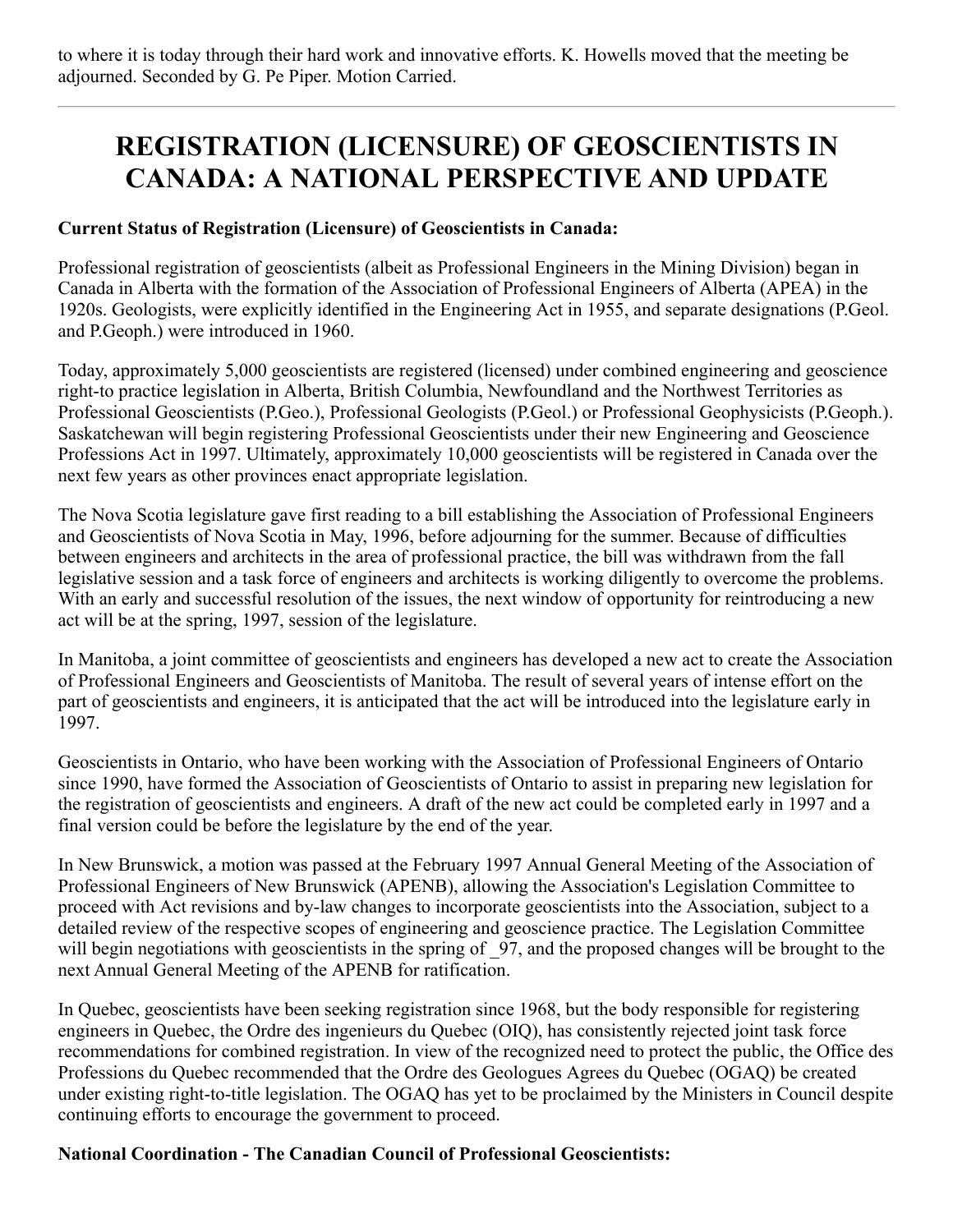Given the high mobility of geoscientists in the global workplace, a strong need has been identified for coordination and cooperation among the provincial and territorial licensing associations. In response to this need, a new organization, the Canadian Council of Professional Geoscientists (CCPG), is being formed as a federally chartered not-for-profit corporation under the Canada Business Corporations Act. The CCPG will assist its member professional associations by providing a national focus for their activities and concerns. The principal objectives of the CCPG, as listed in the application for letters patent, will be:

- to safeguard and promote the present and future interests of the geoscience professions in Canada;
- to establish and maintain liaison among the provincial and territorial associations and corporations of professional geoscientists in Canada and to assist them in:
	- a. coordinating, correlating and standardizing their activities, particularly in the areas of registration of geoscientists, mobility of registered practitioners and interprovincial practice;
	- b. promoting and maintaining high standards in the geoscience professions;
	- c. developing effective human resources policies and promoting the professional, social and economic welfare of the members of the geoscience professions;
	- d. promoting a knowledge and appreciation of geoscience and of the geoscience professions, and enhancing the usefulness of the professions to the public;
	- e. promoting the advancement of geoscience and related education;
	- f. generally carrying out their various objectives and functions;
- to act on behalf of and to present the views of its constituent associations and organizations in matters that are national or international in scope, including international registration or certification of geoscientists, and reciprocal practice;
- to act in respect of other matters of Canada-wide or international nature concerning the geoscience professions either alone or together with other bodies;

#### **Developments in 1996:**

Because a significant and rapidly increasing number of its constituent associations register geoscientists, the Canadian Council of Professional Engineers (CCPE) supported establishing the CCPG to provide services for the geoscience professions comparable to what CCPE provides for engineering. An Implementation Task Force, consisting of geoscientists from all provinces and territories except Yukon and PEI, was formed by the CCPE in January, 1996, and given a mandate to establish the CCPG within two years.

A business plan has been developed and a budget established, by laws have been drafted, an application for incorporation has been submitted and letters patent should be granted by the time this report is published. The Canadian Council of Professional Geoscientists, as distinct from the Implementation Task Force, will become a reality early in 1997, well before the mandate of the Task Force expires.

The Task Force budgets for 1996 and 1997, in the amount of approximately \$40,000 per year, equals the annual assessment collected by CCPE from its constituent associations for their geoscientist members. CCPE has agreed that the amount of the annual geoscience assessment will be permanently transferred to CCPG when it becomes operational.

For more information, please contact the writer or any other member of the Task Force.

#### **Members of the Task Force:**

| Michel Bouchard, Ph.D.        | Quebec                | $(514)$ 343-6821 |
|-------------------------------|-----------------------|------------------|
| Terry Hennigar, P.Eng.        | Nova Scotia           | $(902)$ 453-2266 |
| Bob Leech, M.Eng.Sc.          | Ontario               | $(905)$ 477-8400 |
| Hugh Miller, Ph.D., P.Geo.    | Newfoundland          | $(709)$ 778-0462 |
| Philip Reeves, P.Eng.         | Saskatchewan          | $(306)$ 787-2584 |
| Carolyn Relf, Ph.D., P.Geol.  | Northwest Territories | $(403)$ 9203347  |
| Brian Stimpson, Ph.D., P.Eng. | Manitoba              | $(204)$ 474-8820 |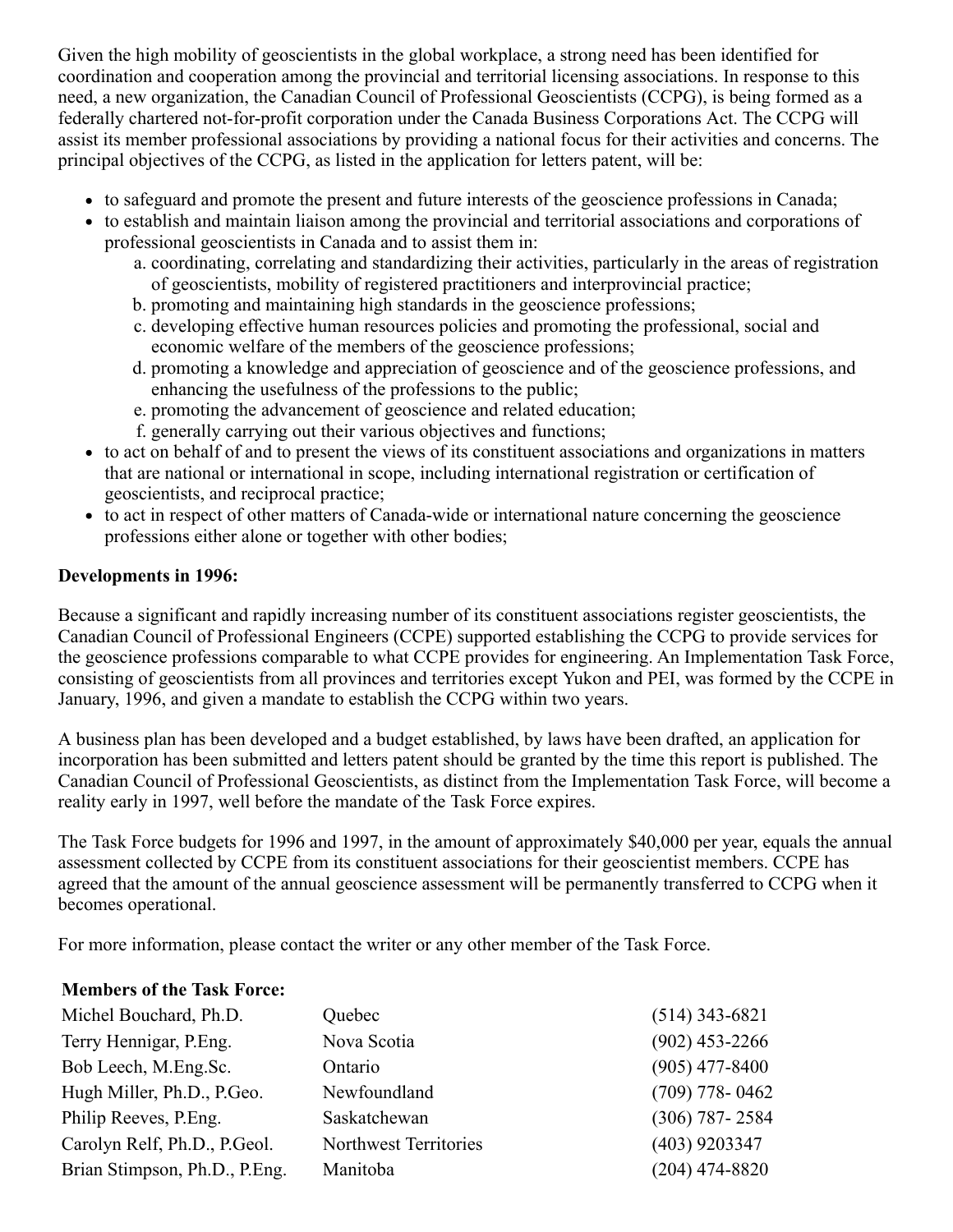| Linda Thorstad, P.Geo.                 | British Columbia                                                                  | $(604)$ 688-6500 |
|----------------------------------------|-----------------------------------------------------------------------------------|------------------|
| Reg Wilson                             | New Brunswick                                                                     | $(506)$ 547-2070 |
| Gordon Williams, PhD., P.Geol.         | Alberta                                                                           | $(403)$ 247-3225 |
| Gordon D. Williams, Ph.D.,<br>P.Geol., | Chair Canadian Council of Professional Geoscientists Implementation Task<br>Force |                  |

### **UPCOMING EUROPEAN RESEARCH CONFERENCES IN GEOSCIENCES AND ENVIRONMENT**

- Glacial-Interglacial Sealevel Changes in Four Dimensions:Evidence of Sea-Level and Linked Environmental Changes at the Land-Ocean Interface, 5-10 March, 1997.
- Palaeoclimate Modelling & Analysis: Quaternary Palaeoclimate Analysis, 10-15 May 1997.
- Polar Regions and Quaternary Climate: Quaternary Climate Interhemispheric Coupling, 20-25 September, 1997.
- The Ecological Setting of Europe- From the Past to the Future:Human Influence on Ecological Setting of Europe since the Beginning of the Holocene, 20-25 September, 1997.
- Natural Waters and Water Technology: Microorganisms and Chemistry in Aquatic Systems, 4-9 October, 1997.

#### **For information and application forms, contact:**

Dr.J. Hendekovic European Science Foundation 1 quai LezayMarnesia 67080 Strasbourg Cedex, France Tel. +33 388 76 71 35 Fax. +33 388 36 39 87 **E-mail:** euresco@esf.org **On-line information & application at:**http://www.esf.org/euresco

### **NEWS FROM ST. MARY'S**

We are pleased to announce that the Regional Geochemistry Centre at Saint Mary's University is once again in operation. We have recently purchased a new Philips PW2400 x-ray spectrometer, with which we are capable of analyzing a wide array of both major and trace elements in environmental samples. We now measure the 10 major elements plus Cl, V, Cr, Zr, Sc, Ba, Nd, La, Co and Ce on borate fusions. We also measure a suite of trace elements (Ni, Cu, Zn, Ga, Rb, Sr, Y, Nb, Sn, Pb, Th and U) on pressed pellets. Our rates and turnover times are very competitive, and our results are fully corrected for both matrix effects and machine drift. Please feel free to contact us if you have any questions.

David E. Slauenwhite **technician:** Regional Geochemistry Centre Saint Mary's University 923 Robie Street Halifax, Nova Scotia B3H 3C3 **Phone#** (902)-420-5743 **Fax#:** (902)-496-8104 **e-mail:** SLAUNWH@SHARK.ST MARYS.CA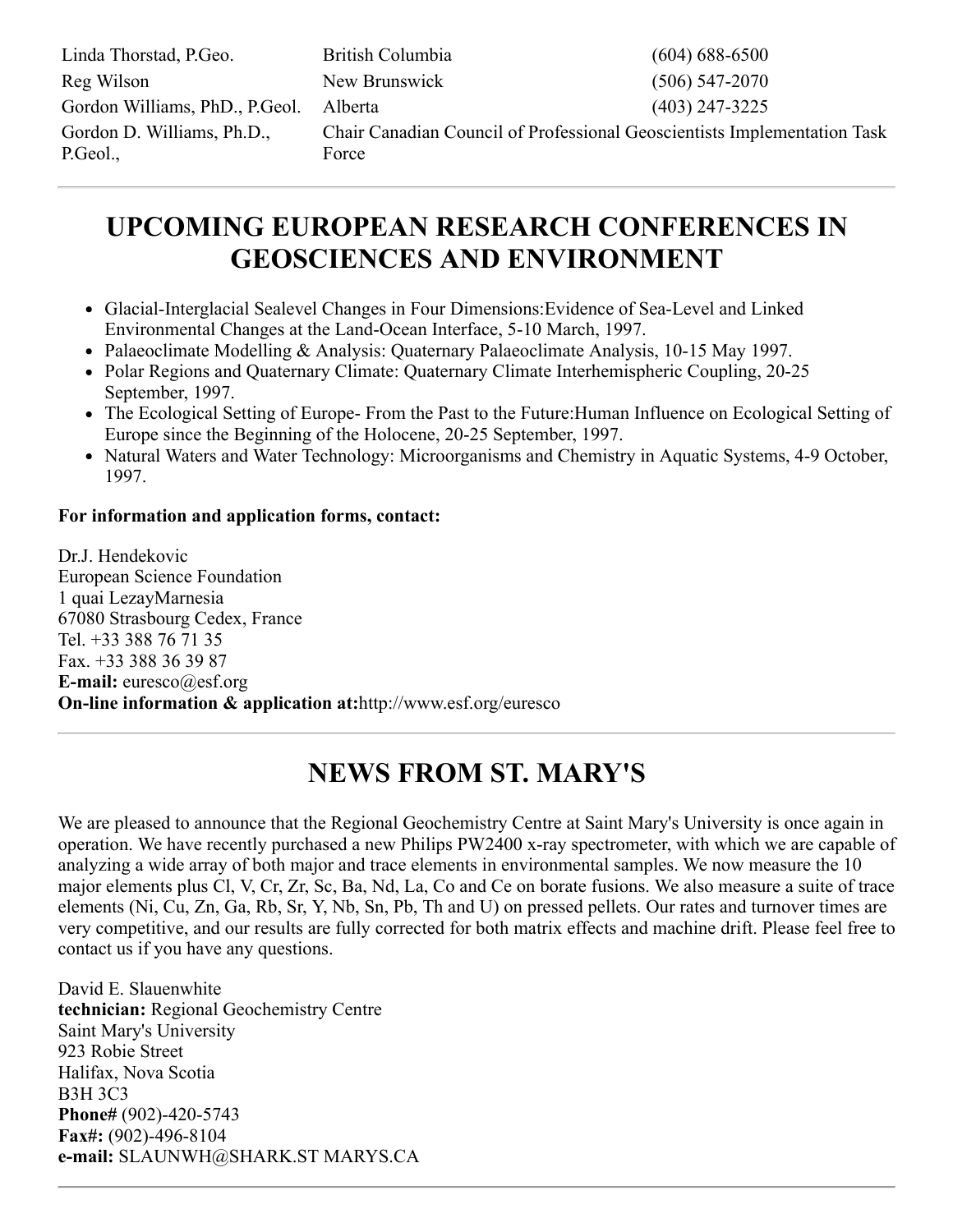# **CALL FOR INFORMATION ON MEGAFAUNA FOSSILS**

Further to the completion of the geochronological study of the mastodon fossils from East Milford, I would like to initiate a broader project to study and date the megafaunal fossil record of Atlantic Canada.

Published information indicates that a number of teeth of mastodons and mammoths have been recovered in this region since the mid1800's. I would like more information on any mastodon/mammoth teeth or bone which may be currently curated in geology/earth science departments or museums in NS, NB, and PEI.

I'm interested in the following information: date of discovery; site of fossil find; geological description of the site; presence of any bone found along with the tooth; presence of any sediment matrix adhering on/with the teeth or bones, or curated samples of the sediment matrix; possibility of returning to the site & collecting some of the sediment matrix (i.e., how well is the fossil site really described); whether the fossil has ever been preserved\_ by coating with an organic substance, and if so, what was it coated with; any other history of the fossil since its discovery; willingness of the curating authority to have the sample included in a geochronological study aimed at answering the questions:when did elephantid megafauna exist in Atlantic Canada? When & why did they become extinct? . The technique(s) I am considering at present include radiocarbon dating and electron spin resonance; both are destructive to a small sample removed from the fossil.

Thanks to all of you who talked to me about this at the last meeting, and to all who may have information which may be helpful.

Dorothy I. Godfrey-Smith Dept. of Earth Sciences Dalhousie University Halifax, NS B3H 3J5 **TEL:** 902-494-1451 **FAX:** 902-4946889 **email:** digs@is.dal.ca

# **CALL FOR PARTICIPATION OCEAN DRILLING PROGRAM**

Scientists can apply to participate in more than one leg of the 1998 Ocean Drilling Program as shipboard or shorebased participants. Samples can also be requested. Canada OPD has dedicated funds for four university shipboard participants from Canada (up to \$2000 for travel to/from ports and \$1000 for the post-cruise meeting). Application forms for shipboard participation are available from the Secretariat. They should be filled out and sent to the Secretariat along with a letter of introduction indicating a specific Leg and a resume. Graduate student applications should include a letter from their primary advisors, detailing how participation would fit into their graduate degree programs.

Contact the Canadian Secretariat if you would like to apply for any of the 1998 legs and/or you would like further information. Shipboard participant applications must be received at the Canadian Secretariat by March 24, 1997. Canada OPD Dept. of Geology, Univ. of Toronto Toronto, ON M5S 3B1 Canada **Tel:** 416-978-4922 **FAX:** 416-978-3938 **e-mail:** opd@quartz.geology.utoronto.ca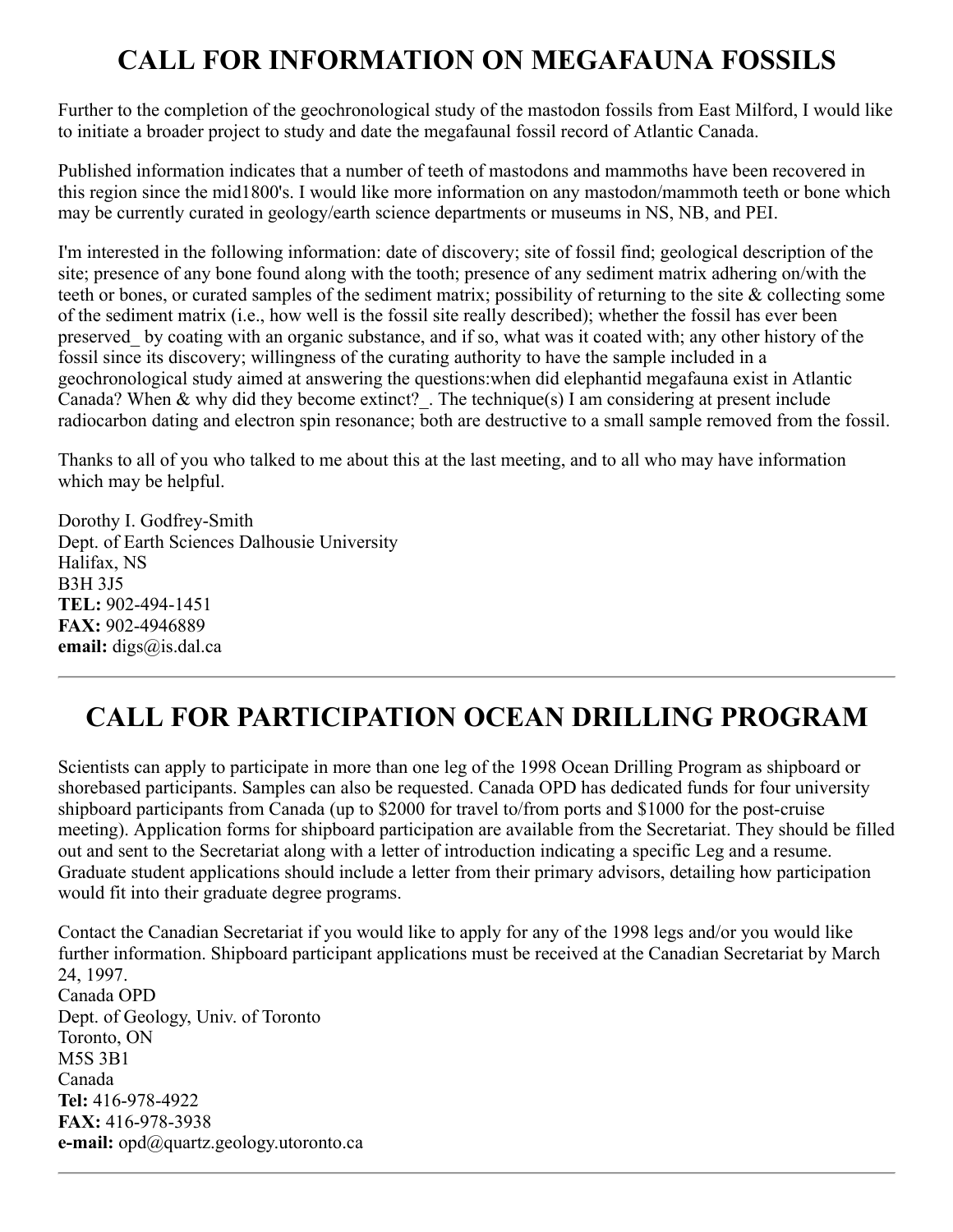### **CALENDAR**

**April 16-18, 1997:** 10e Congres Annuel de L'association Professionelle des Geologues et Geophysiciens du Quebec, Hotel Rimouski, Rimouski, QC.

**April 27-30, 1997:** CIM'97 Vancouver Trade and Convention Center, Vancouver, BC.

**May 19 to 21, 1997:** Geological Association of Canada-Mineralogical Association of Canada, Joint Annual Meeting, Ottawa Congress Center, Ottawa, ON.

**May 22-25, 1997:** CANQUA 97- Canadian Quaternary Association 8th Biennial Meeting, Universite du Quebec a Montreal, Montreal, QC

**September 14-18, 1997:** Exploration 97 - Fourth Decennial International Conference on Mineral Exploration, Toronto, ON

### **DEADLINE FOR SUBMISSIONS TO THE NEXT NEWSLETTER IS Sept. 15, 1997**

**Please forward your newsletter items to:** Susan Gower/Sharon McKinnon AGS Newsletter Editors NB Dept. Natural Resources & Energy, Minerals & Energy Division P.O. Box 50, Bathurst, NB, E2A 3Z1 **Telephone:** (506) 547-2070 **Fax:** (506) 547-7694; **e mail:** sjgower@gov.nb.ca

### **ATLANTIC GEOSCIENCE SOCIETY MEMBERSHIP AND ORDER FORM**

| <b>NAME:</b>               |                       |
|----------------------------|-----------------------|
| <b>ADDRESS:</b>            |                       |
|                            |                       |
|                            |                       |
|                            |                       |
| <b>PHONE:</b>              |                       |
| <b>FAX:</b>                |                       |
| $E\text{-}{M}\text{A}H$ .: |                       |
|                            | <b>Circle Choices</b> |
|                            |                       |
|                            |                       |

**Regular \$10.00 Student \$5.00**

**New Member Renewal Receipt Required**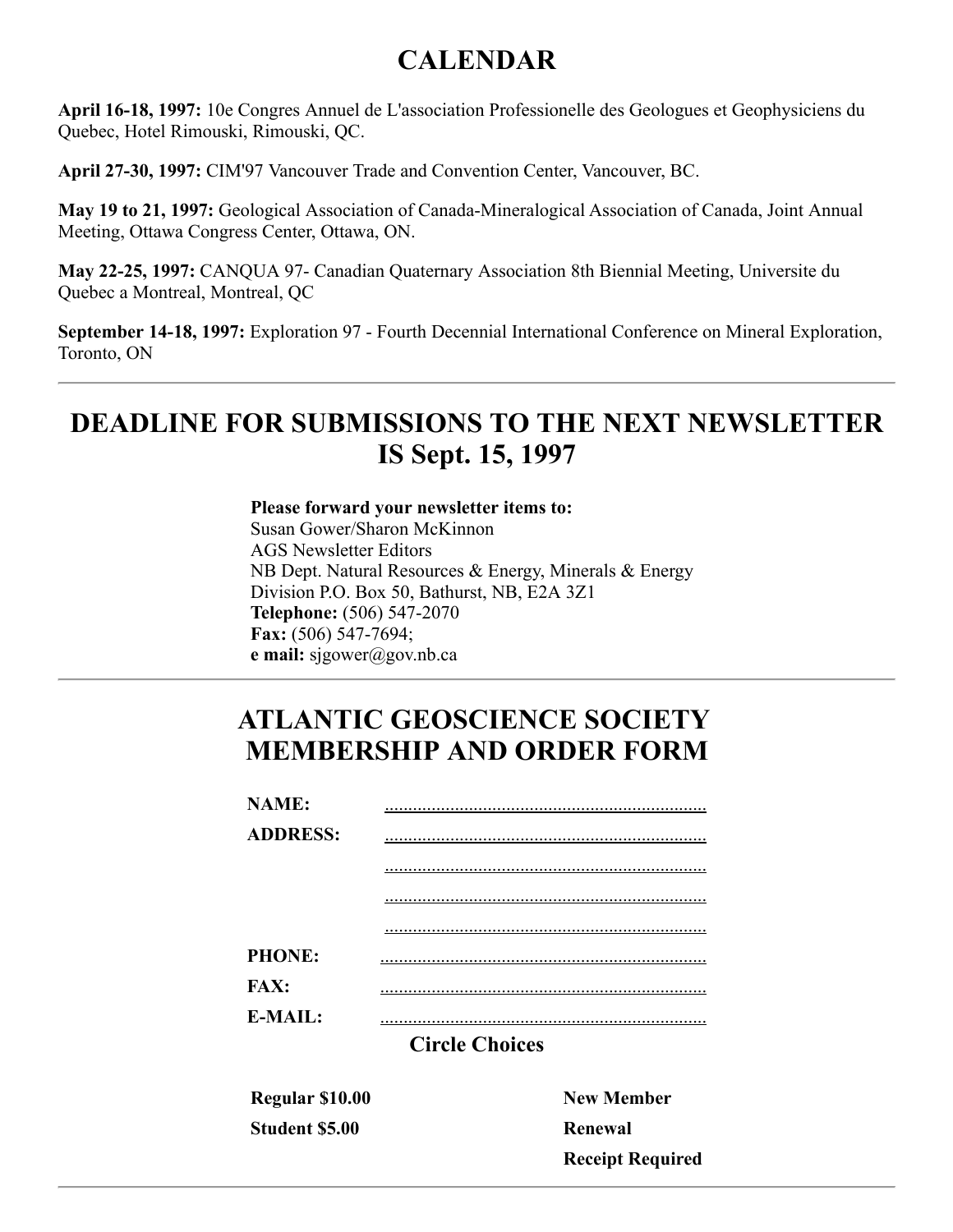### **AGS SPECIAL PUBLICATIONS**

- 1. N.S. Highway Geology map (2nd ed.) (\$4.00)
- 2. N.B.-P.E.I. Highway Geology map (\$4.00)
- 3. Occupational Safety in the GeoSciences (\$2.00)
- 4. Field Trip Guide: Carboniferous Basins (\$8.00) **Out of print**
- 5. Sedimentary Basins volume (\$70.00)
- 6. N.S. Guide to Geology, Landscapes & Mineral Res. (\$5.00)
- 7. Appalachian Story Video Guide (\$5.00)
- 8. Offshore Oil and Natural Gas Video Guide (\$10.00)

### **ATLANTIC GEOLOGY**

- $\bullet$  1995 VOLUME 31 (\$26.00)
- INDEX VOLUMES 1-24 (\$5.00)
- Back volumes are also available (\$15.00)

from Darlene Feener, Box 115, Acadia University Wolfville, N.S. BOP 1XO, **specify volume:**

### **MISCELLANEOUS PUBLICATIONS**

Lexicon of Canadian Stratigraphy Atlantic Region (\$10.00)

#### **VIDEOS**

- The Appalachian Story (\$35.00)
- The Recent Ice Age (\$35.00) English French
- Mineral Wealth of Atlantic Canada (\$35.00)
- Offshore Oil and Natural Gas (\$35.00) English French

**Note:** Video prices are for personal copies for AGS members only. Non-members or institutions (including educational institutions) please order videos from:

> Atlantic Independent Media P. O. Box 1647, Station M Halifax, N.S. B3J 2Z1 **Telephone:** (902)-422-5929

**TOTAL** enclosed for publications and/or membership Please mail completed form and remittance to

AGS Treasurer, Ken Howells 27 John Cross Drive Dartmouth, N.S. B2W 1X1